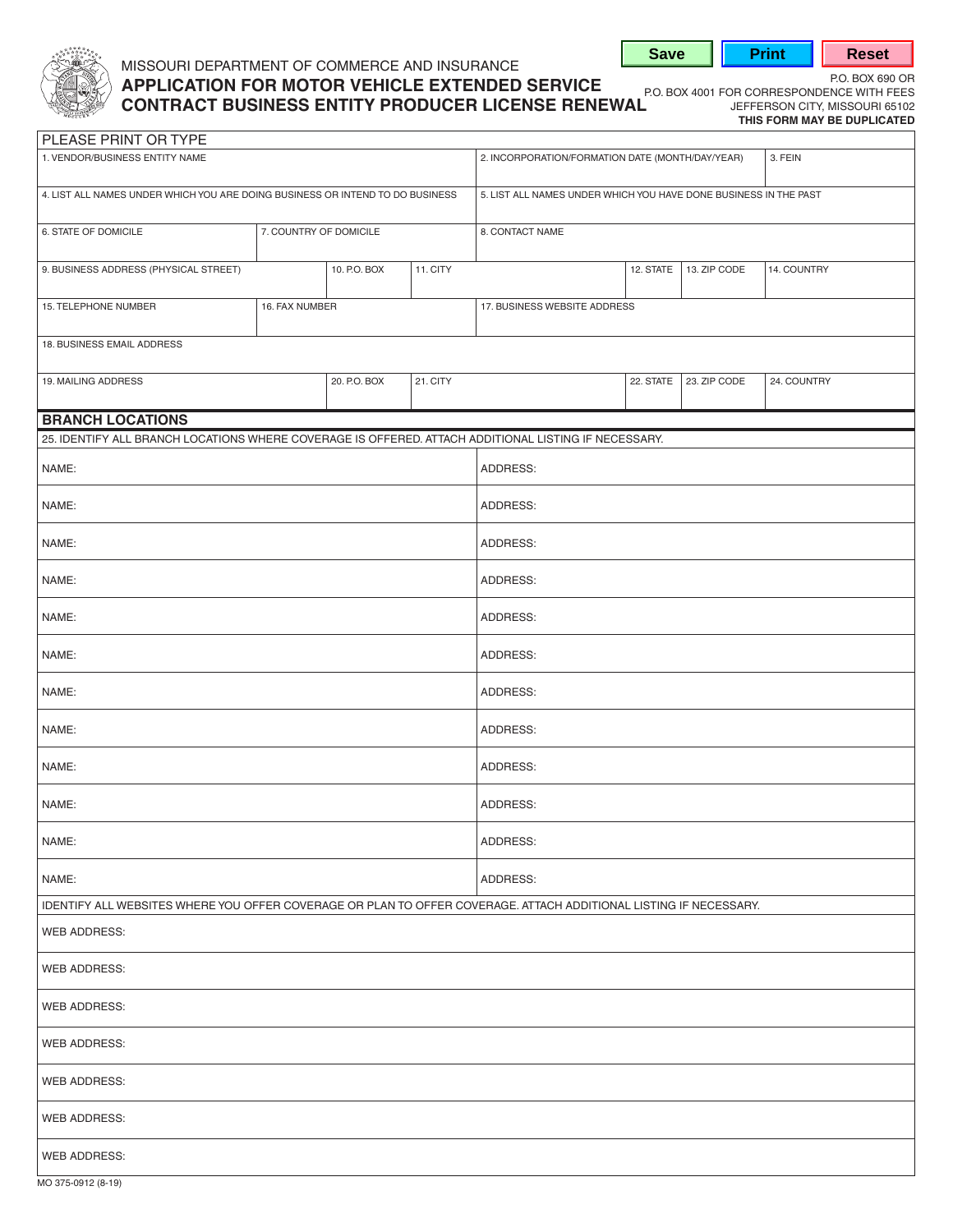| <b>OWNERS, PARTNERS, OFFICERS AND DIRECTORS</b>                                                                                                                                                                                                   |                                                                                                                                             |                        |              |  |  |  |
|---------------------------------------------------------------------------------------------------------------------------------------------------------------------------------------------------------------------------------------------------|---------------------------------------------------------------------------------------------------------------------------------------------|------------------------|--------------|--|--|--|
| 26. Identify all individuals with at least 10% ownership interest or with any voting interest in the business entity, as well as any partners, officers                                                                                           |                                                                                                                                             |                        |              |  |  |  |
|                                                                                                                                                                                                                                                   | and directors of the business entity (or if the entity is a Limited Liability Company ("LLC"), please identify all members, managers and/or |                        |              |  |  |  |
| officers). Attach additional listing if necessary.                                                                                                                                                                                                |                                                                                                                                             |                        |              |  |  |  |
| <b>NAME</b>                                                                                                                                                                                                                                       |                                                                                                                                             | SOCIAL SECURITY NUMBER | <b>TITLE</b> |  |  |  |
|                                                                                                                                                                                                                                                   |                                                                                                                                             |                        |              |  |  |  |
| PERCENT OF OWNERSHIP                                                                                                                                                                                                                              | <b>RESIDENT ADDRESS</b>                                                                                                                     |                        |              |  |  |  |
| 0%                                                                                                                                                                                                                                                |                                                                                                                                             |                        |              |  |  |  |
| <b>NAME</b>                                                                                                                                                                                                                                       |                                                                                                                                             | SOCIAL SECURITY NUMBER | <b>TITLE</b> |  |  |  |
|                                                                                                                                                                                                                                                   |                                                                                                                                             |                        |              |  |  |  |
| PERCENT OF OWNERSHIP                                                                                                                                                                                                                              | <b>RESIDENT ADDRESS</b>                                                                                                                     |                        |              |  |  |  |
| 0%                                                                                                                                                                                                                                                |                                                                                                                                             |                        |              |  |  |  |
| <b>NAME</b>                                                                                                                                                                                                                                       |                                                                                                                                             | SOCIAL SECURITY NUMBER | <b>TITLE</b> |  |  |  |
|                                                                                                                                                                                                                                                   |                                                                                                                                             |                        |              |  |  |  |
| PERCENT OF OWNERSHIP                                                                                                                                                                                                                              | <b>RESIDENT ADDRESS</b>                                                                                                                     |                        |              |  |  |  |
| $0\%$                                                                                                                                                                                                                                             |                                                                                                                                             |                        |              |  |  |  |
| <b>NAME</b>                                                                                                                                                                                                                                       |                                                                                                                                             | SOCIAL SECURITY NUMBER | <b>TITLE</b> |  |  |  |
|                                                                                                                                                                                                                                                   |                                                                                                                                             |                        |              |  |  |  |
| PERCENT OF OWNERSHIP                                                                                                                                                                                                                              | <b>RESIDENT ADDRESS</b>                                                                                                                     |                        |              |  |  |  |
| 0%                                                                                                                                                                                                                                                |                                                                                                                                             |                        |              |  |  |  |
| <b>NAME</b>                                                                                                                                                                                                                                       |                                                                                                                                             | SOCIAL SECURITY NUMBER | <b>TITLE</b> |  |  |  |
|                                                                                                                                                                                                                                                   |                                                                                                                                             |                        |              |  |  |  |
| PERCENT OF OWNERSHIP                                                                                                                                                                                                                              | <b>RESIDENT ADDRESS</b>                                                                                                                     |                        |              |  |  |  |
| $0\%$                                                                                                                                                                                                                                             |                                                                                                                                             |                        |              |  |  |  |
| <b>NAME</b>                                                                                                                                                                                                                                       |                                                                                                                                             | SOCIAL SECURITY NUMBER | <b>TITLE</b> |  |  |  |
|                                                                                                                                                                                                                                                   |                                                                                                                                             |                        |              |  |  |  |
| PERCENT OF OWNERSHIP                                                                                                                                                                                                                              | <b>RESIDENT ADDRESS</b>                                                                                                                     |                        |              |  |  |  |
| 0%                                                                                                                                                                                                                                                |                                                                                                                                             |                        |              |  |  |  |
| <b>NAME</b>                                                                                                                                                                                                                                       |                                                                                                                                             | SOCIAL SECURITY NUMBER | <b>TITLE</b> |  |  |  |
|                                                                                                                                                                                                                                                   |                                                                                                                                             |                        |              |  |  |  |
| PERCENT OF OWNERSHIP                                                                                                                                                                                                                              | <b>RESIDENT ADDRESS</b>                                                                                                                     |                        |              |  |  |  |
| $0\%$                                                                                                                                                                                                                                             |                                                                                                                                             |                        |              |  |  |  |
| <b>NAME</b>                                                                                                                                                                                                                                       |                                                                                                                                             | SOCIAL SECURITY NUMBER | <b>TITLE</b> |  |  |  |
|                                                                                                                                                                                                                                                   |                                                                                                                                             |                        |              |  |  |  |
| PERCENT OF OWNERSHIP                                                                                                                                                                                                                              | <b>RESIDENT ADDRESS</b>                                                                                                                     |                        |              |  |  |  |
| $0\%$                                                                                                                                                                                                                                             |                                                                                                                                             |                        |              |  |  |  |
| <b>BACKGROUND INFORMATION</b>                                                                                                                                                                                                                     |                                                                                                                                             |                        |              |  |  |  |
|                                                                                                                                                                                                                                                   | 27. Please read the following very carefully and answer every question. All copies of documents must be certified. All written              |                        |              |  |  |  |
| statements submitted by the Applicant must include an original signature.                                                                                                                                                                         |                                                                                                                                             |                        |              |  |  |  |
|                                                                                                                                                                                                                                                   |                                                                                                                                             |                        |              |  |  |  |
| 1. Has the business entity or any owner, partner, officer and/or director of the business entity (or if the entity is a Limited<br>Liability Company ("LLC"), any member, manager and/or officer), ever been convicted of a crime, had a judgment |                                                                                                                                             |                        |              |  |  |  |
| withheld or deferred, received a suspended imposition of sentence ("SIS"), or received a suspended execution of                                                                                                                                   |                                                                                                                                             |                        |              |  |  |  |
| sentence ("SES"), which has not been previously reported to this insurance department?<br>$\Box$ YES $\Box$ NO                                                                                                                                    |                                                                                                                                             |                        |              |  |  |  |
|                                                                                                                                                                                                                                                   |                                                                                                                                             |                        |              |  |  |  |
| Is the business entity or any owner, partner, officer and/or director of the business entity (or if the entity is a Limited<br>Liability Company ("LLC"), any member, manager and/or officer), currently charged with committing a crime, which   |                                                                                                                                             |                        |              |  |  |  |
| has not been previously reported to this insurance department?                                                                                                                                                                                    |                                                                                                                                             |                        |              |  |  |  |
|                                                                                                                                                                                                                                                   |                                                                                                                                             |                        |              |  |  |  |
| Answer "Yes" if the answer to either question (or both) is "Yes."                                                                                                                                                                                 |                                                                                                                                             |                        |              |  |  |  |
| "Crime" includes a misdemeanor, felony, or a military offense. You may exclude any of the following if they are/were                                                                                                                              |                                                                                                                                             |                        |              |  |  |  |
| misdemeanors or misdemeanor traffic citations: driving under the influence ("DUI"), driving while intoxicated ("DWI"),                                                                                                                            |                                                                                                                                             |                        |              |  |  |  |
| driving without a license, reckless driving, or driving with a suspended or revoked license. You may also exclude                                                                                                                                 |                                                                                                                                             |                        |              |  |  |  |
| misdemeanor juvenile convictions. However, you must disclose all felony convictions, misdemeanor convictions, and                                                                                                                                 |                                                                                                                                             |                        |              |  |  |  |
| pending charges unless excluded above.                                                                                                                                                                                                            |                                                                                                                                             |                        |              |  |  |  |
| "Convicted" includes, but is not limited to, having been found guilty by verdict of a judge or jury, having entered a plea                                                                                                                        |                                                                                                                                             |                        |              |  |  |  |
| of guilty or nolo contendere, having entered an Alford Plea, or having been given probation, a suspended sentence,                                                                                                                                |                                                                                                                                             |                        |              |  |  |  |

or a fine.

"Had a judgment withheld or deferred" includes circumstances in which a guilty plea was entered and/or a finding of guilt was made, but imposition or execution of the sentence was suspended (for instance, the defendant was given a suspended imposition of sentence or a suspended execution of sentence - sometimes called an "SIS" or "SES").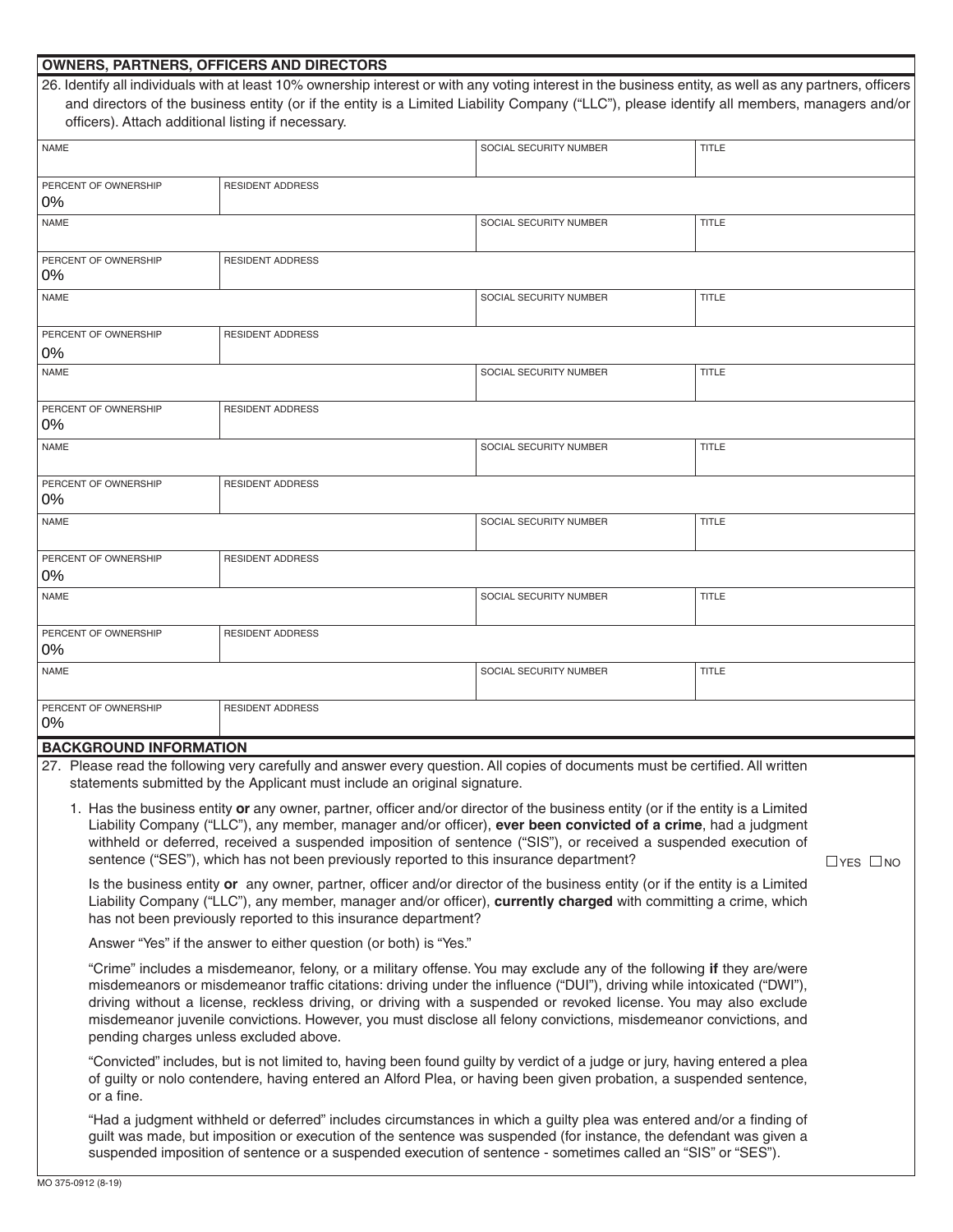## **BACKGROUND INFORMATION (CONTINUED)**

Unless excluded by the language above, you must disclose convictions that have been expunged.

If you answer yes, you must attach to this application:

- a) a written statement explaining the circumstances of each incident,
- b) a certified copy of the charging document, and
- c) a certified copy of the official document which demonstrates the resolution of the charges or any final judgment.
- "Involved" also includes the act of surrendering a license to resolve an administrative proceeding or action. "Involved" 2. Has the business entity **or** any owner, partner, officer and/or director of the business entity (or if the entity is a Limited Liability Company ("LLC"), any member, manager and/or officer), ever been named or involved as a party in an administrative proceeding or action regarding any professional or occupational license or registration, or regarding the lack of such license or registration, which has not been previously reported to this insurance department?  $\Box$  YES  $\Box$  NO "Involved" means having a license censured, suspended, revoked, canceled, terminated or being assessed a fine, a voluntary forfeiture, a cease and desist order, a prohibition order, a consent order, or being placed on probation. also means being named as a party to an administrative or arbitration proceeding which is related to a professional or occupational license or is related to the lack of such license. "Involved" also means having a license application denied or the act of withdrawing an application to avoid a denial. If you answer yes, you must attach to this application: a) a written statement identifying the type of license and explaining the circumstances of each incident, b) a copy of the Notice of Hearing or other document that states the charges and allegations, and c) a certified copy of the official document which demonstrates the resolution of the charges and/or a final judgment. 3. Has any demand been made or judgment rendered against the business entity **or** any owner, partner, officer and/or director of the business entity (or if the entity is a Limited Liability Company ("LLC"), any member, manager and/or officer), for overdue monies by a provider, an administrator, an insurer, an insured, or a producer, which has not been previously reported to this insurance department?  $\Box$  YES  $\Box$  NO Has the business entity **or** any owner, partner, officer and/or director of the business entity (or if the entity is a Limited Liability Company ("LLC"), any member, manager and/or officer), ever been subject to a bankruptcy proceeding, which has not been previously reported to this insurance department? Answer "Yes" if the answer to either question (or both) is "Yes." If you answer yes, you must attach to this application: a) a written statement summarizing the details of the indebtedness and arrangements for repayment, b) a written statement detailing the case number, type of bankruptcy, and the court it was filed before, c) a copy of the "Notice of Bankruptcy" or its equivalent, and d) a copy of the "Order Discharging Debtor" or its equivalent. 4. Has the business entity **or** any owner, partner, officer and/or director of the business entity (or if the entity is a Limited Liability Company ("LLC"), any member, manager and/or officer), failed to pay state or federal income tax, which has not been previously reported to this insurance department?  $\Box$  YES  $\Box$  NO Has the business entity **or** any owner, partner, officer and/or director of the business entity (or if the entity is a Limited Liability Company ("LLC"), any member, manager and/or officer), failed to comply with an administrative or court order directing payment of state or federal income tax, which has not been previously reported to this insurance department? Answer "Yes" if the answer to either question (or both) is "Yes". If you answer yes, you must attach to this application: a) a written statement explaining the circumstances of each administrative or court order, b) copies of all relevant documents (i.e. demand letter from the Department of Revenue or Internal Revenue Service, etc.), c) a certified copy of each administrative or court order, judgment, and/or lien, and d) a certified copy of the official document which demonstrates the resolution of the tax delinquency (i.e. tax compliance letter, etc.). 5. Is the business entity **or** any owner, partner, officer and/or director of the business entity (or if the entity is a Limited Liability Company ("LLC"), any member, manager and/or officer), currently a party to, ever been a party to, or ever been found liable in, any lawsuit, arbitration proceeding, or mediation proceeding involving allegations of fraud, misappropriation or conversion of funds, misrepresentation or breach of fiduciary duty, which has not been previously reported to this insurance department?  $\Box$  YES  $\Box$  NO If you answer yes, you must attach to this application: a) a written statement summarizing the details of each incident, b) a certified copy of the Petition, Complaint or other document that commenced the lawsuit and/or arbitration
	- proceeding, or mediation proceeding, and
	- c) a certified copy of the official document which demonstrates the resolution of the charges and/or a final judgment.